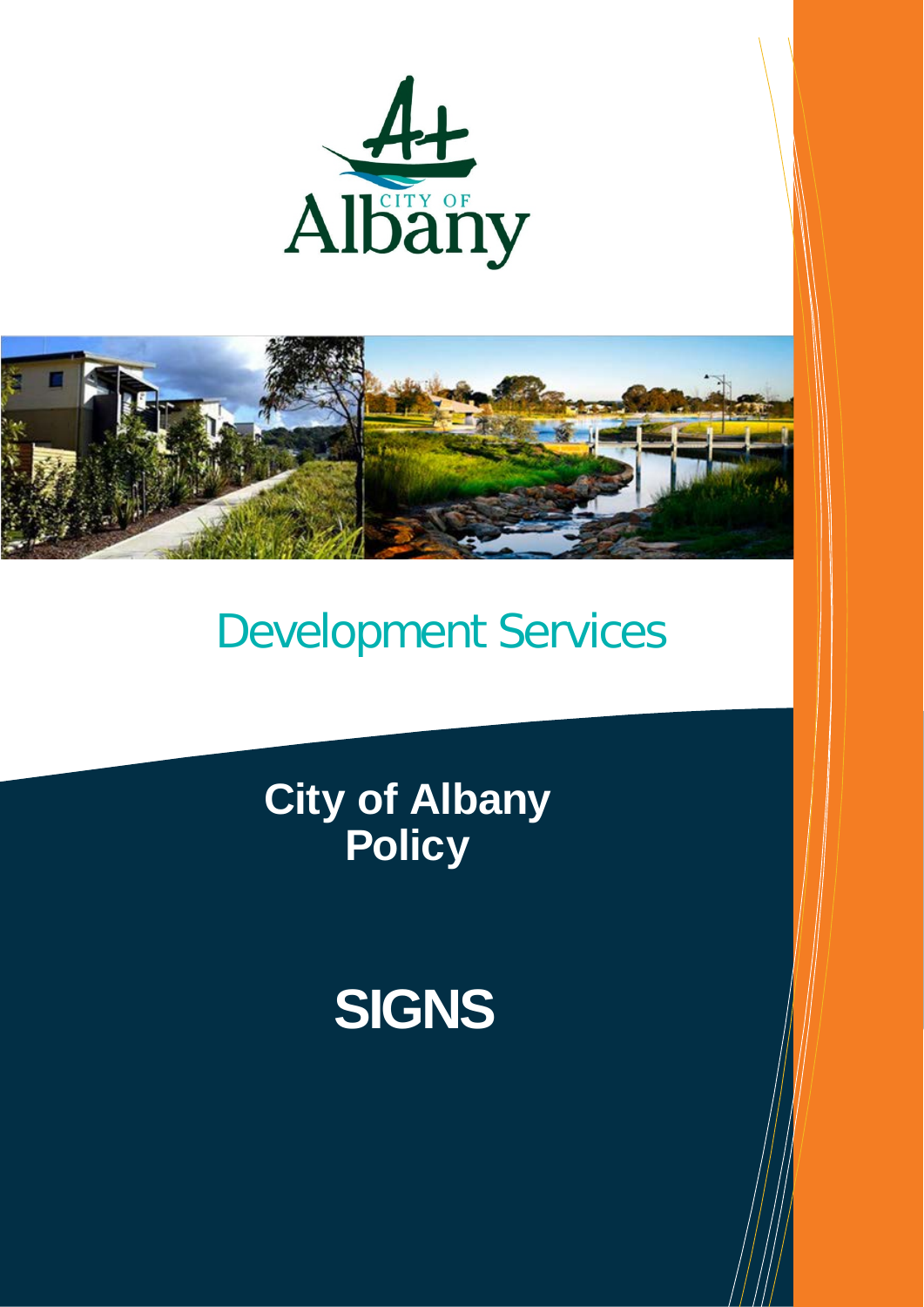# SIGNS

#### Objective:

- *1) To ensure that signs are appropriate for their location;*
- *2) To minimise the proliferation of signs;*
- *3) To ensure that signs do not adversely impact on traffic circulation and management, or pedestrian safety;*
- *4) To protect the amenity of residential areas, townscape areas and areas of environmental significance;*
- *5) To protect the significance of heritage places or buildings;*
- *6) To ensure that signs are constructed with quality materials;*
- *7) To ensure signs are generally erected on land where the advertised business, sale of goods or service is being carried out;*
- *8) To ensure that signs are maintained to a high standard.*

# **Definitions**

An advertisement is to be classified according to the following categories:

*"Development sign"* – an advertisement displayed on a lot advertising units or lots for sale that complies with one of the following criteria:

- 1) The lot has been approved by the Department of Planning for subdivision into 10 lots or more.
- 2) The lot has been approved via planning scheme consent for residential development and involves 25 units or more.

*"Display Home sign"* – means an advertisement sign which is displayed on a lot advertising a building company and inviting members of the public to inspect their dwelling on display.

*"Election notice"* – means a notice declaring a forthcoming election of public interest and/or calling for nominations of such election or a notice declaring the results of any such election.

*"Fly posting"* – means advertising by means of posters placed on fences, walls, trees, rocks and any like places, or things without authority, and "fly-post" has a like meaning.

*"Horizontal sign"* – an advertisement attached to a building with its largest dimension horizontal.

*"Illuminated sign"* – an advertisement that is so arranged as to be capable of being lighted either from within or without the advertisement by artificial light provided, or mainly provided, for that purpose.

*"Information panel"* – a panel used for displaying a posted or painted advertisement.

*"Institutional sign"* – an advertisement displayed on any land or building used as a surgery, clinic, hospital, rest home, home for the aged, or other place of a similar nature.

*"Monolith Sign"* - means an advertisement sign which is not attached to a building or any other structure and with it's largest dimension being vertical. Such a sign may consist of a number of modules and is generally uniform in shape from ground level to the top of the sign.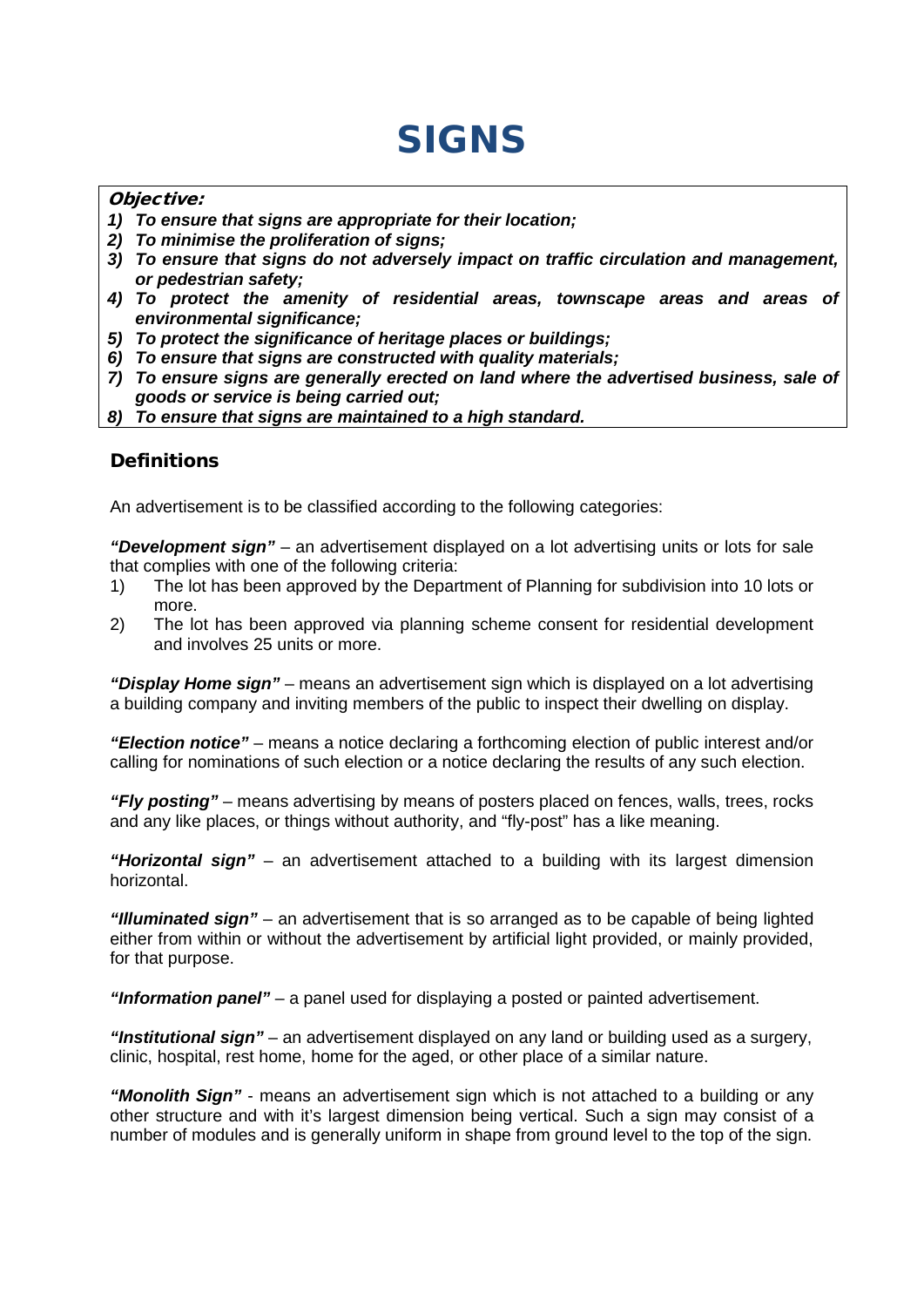*"Other advertisement"* – an advertisement, which is not described by any other category of advertisement referred to in this Policy.

*"Projection sign"* – an advertisement that is made by projection of artificial light on a structure.

*"Property transaction sign"* – an advertisement indicating that the premises on which it is displayed are for sale or for lease or are to be auctioned.

*"Pylon sign"* – an advertisement supported by one or more piers and which is not attached to a building and includes a detached sign framework supported on one or more piers to which sign infills may be added.

*"Roof sign"* – an advertisement displayed on the roof of a building.

*"General Agriculture and Priority Agriculture producer's sign"* – an advertisement displayed on land used for horticultural purposes and which advertises products produced or manufactured upon the land and includes the property owner's or occupier's name.

*"Semaphore sign"* – A sign, which is at right angles to the adjacent street and which projects more than 300mm from the face of a building.

*"Sign infill"* – a panel, which can be fitted into a pylon sign framework.

*"Third Party Sign"* – a sign on any building or site or premises where the services or goods so advertised are not available to the public within that building or site.

*"Tower sign"* – an advertisement displayed on a mast, tower, chimneystack or similar structure.

*"Verandah sign"* – an advertisement above, on or under a verandah, cantilever awning, cantilever verandah and balcony whether over a public thoroughfare or private land.

*"Vertical sign"* – an advertisement attached to a building with its largest dimension vertical.

*"Wall sign"* – a sign affixed to an exposed sidewall of a building at right angles to the street.

## Policy Statement

In addition to the specifications contained in Table 1, the specifications and requirements for each category of advertisement are stipulated below.

#### Development signs

A development sign is to be removed from the site within 2 years of the grant of planning approval for the sign or when all of the lots or units, by number, in the subdivision/development have been sold, whichever is the sooner.

A development sign located within an existing residential area and directly opposite established houses is to be reduced in size to a maximum area of 12m. Where the sign is located internally of a new subdivisional area, or is located on land used for commercial purposes a maximum area of  $18m^2$  applies.

#### Illuminated Signs

An illuminated sign shall -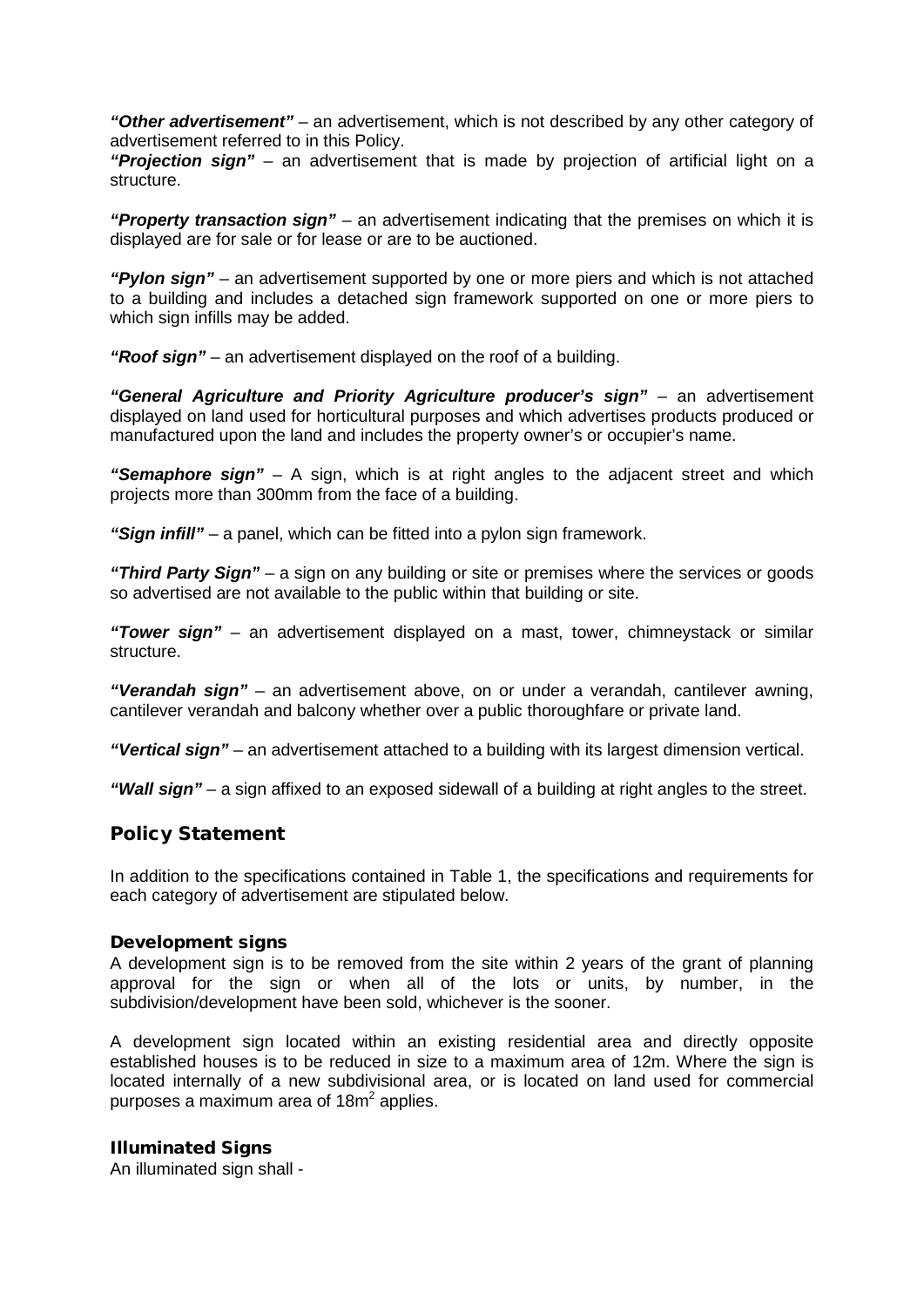- 1) have any boxing or casing in which it is enclosed constructed of combustible material;<br>2) ont have a light of such intensity or colour as to cause annoyance to the general publi
- 2) not have a light of such intensity or colour as to cause annoyance to the general public or to owners and patrons of adjacent land;
- 3) not comprise flashing, intermittent or running lights.
- 4) have a minimum clearance of 2.75 metres from finished ground level.
- 5) not be located in a heritage precinct, if stipulated by a more specific planning policy, where illuminated signage is prohibited.

#### Information panel

A wall panel should comprise a framework surround with a lockable transparent cover behind which separate notices may be pinned affixed or painted.

#### Monolith sign

All monolith signs shall have infills, either translucent or opaque, filling the complete width and height of the sign. The monolith sign on a lot with multiple tenancies should be designed to allow all tenants to advertise in compliance with this Policy, and should not incorporate 'brand' advertising.

#### Projection sign

An application for approval for a projection sign should not be approved if, upon the sign being projected onto a structure, exceeds the specifications stated in Columns 2 & 3 of Table 1.

#### Property transaction sign

- 1) A property transaction sign advertising an auction shall, if approved
	- a) not be erected more than 28 days before the proposed date of the auction;
	- b) be removed no later than 14 days after the auction, subject property has been sold, or at the direction of the local government whichever is the sooner; and
	- c) where such a sign is erected on land having a frontage to a road that is a main road within the meaning of the *Main Roads Act 1982*, consists of letters not less than 150 mm in height.
- 2) A property transaction sign advertising grouped dwellings/commercial or industrial units in a building erected, or to be erected, are, or will be available for letting or for purchase shall, if approved –
	- a) not be erected before the issue of a planning scheme consent for any such building; and
	- b) not be erected or maintained for a period exceeding three months following completion of any such building, without the prior approval of the local government.
- 3) Any property transaction sign of any description shall be erected on the land to which it relates and not elsewhere.

#### Pylon sign

The pylon sign on a lot with multiple tenancies should be designed to allow all tenants to advertise in compliance with this Policy, and should not incorporate 'brand' advertising.

#### Roof sign

A roof sign shall –

- 1) not extend laterally beyond the external wall of the structure or building on which it is erected or displayed.
- 2) only be permitted where it can be demonstrated that, having regard to the character of the area in which they are to be situated, they do not adversely affect it's amenities or those of other areas.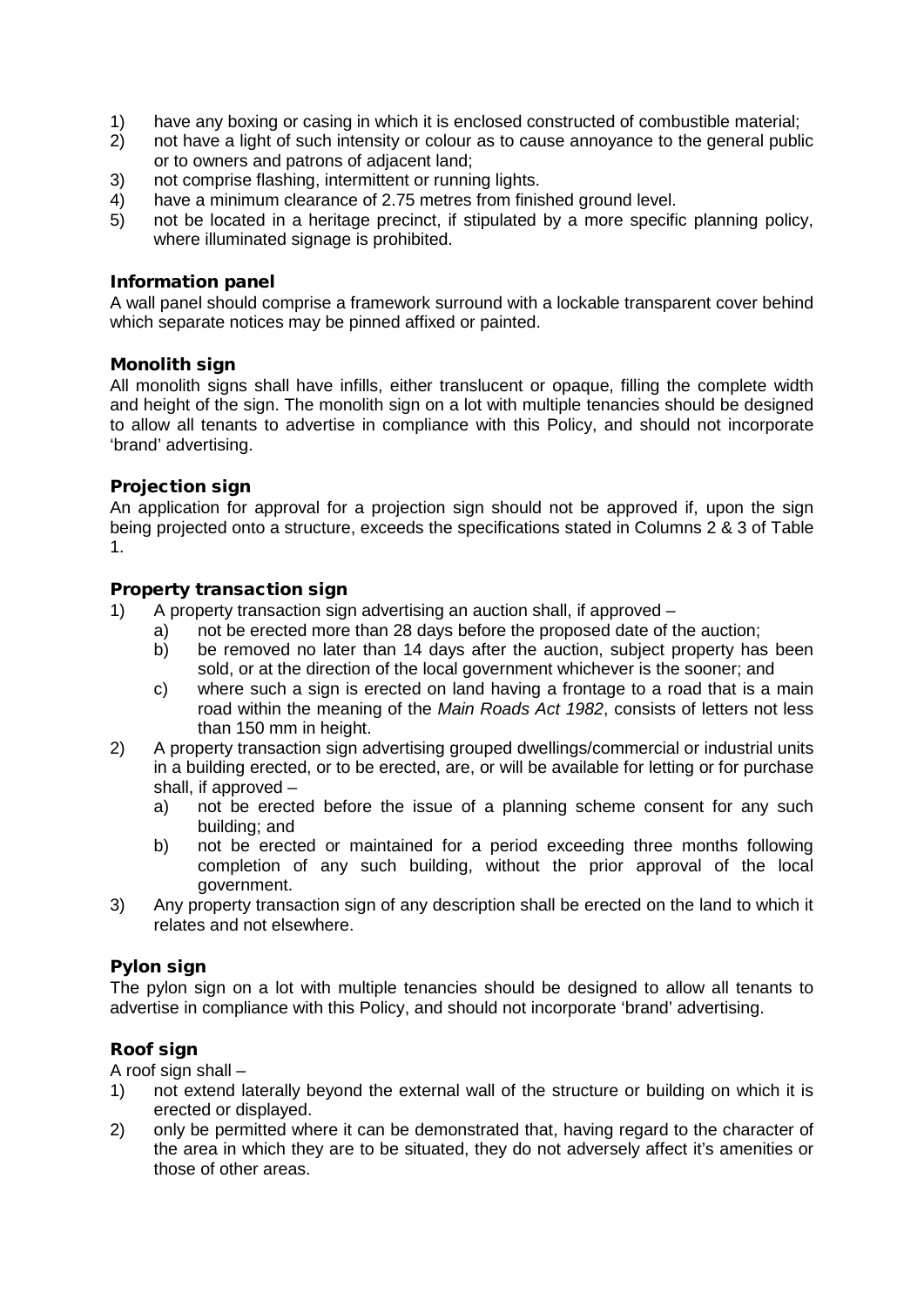3) not protrude above the highest ridge of the roof line.

#### General Agriculture and Priority Agriculture Producer's sign

A General Agriculture and Priority Agriculture producer's sign should not advertise anything other than the sale of produce grown on the land on which the sign is erected.

#### Semaphore sign

- 1) A semaphore sign should be fixed
	- a) at right angles to the wall or structure to which it is to be attached; and
	- b) over or adjacent to the entrance to a building.
- 2) No more than one semaphore sign should be fixed over or adjacent to any one entrance to a building.

#### Tower Sign

A tower sign shall not extend laterally beyond the structure on which it is placed.

#### Verandah sign – verandah facia

A verandah sign fixed to the outer or facia of a verandah shall not project beyond the outer frame or surround of the facia.

#### Verandah sign – under verandah

An under verandah sign should be fixed at right-angles to the front wall of the building to which it is to be affixed, except at the corner of a building at a thoroughfare intersection, where the sign may be placed at an angle with the wall so as to be visible from both thoroughfares.

#### Vertical sign

A vertical sign where placed on a corner of a building at a thoroughfare intersection, may be placed at an angle with the wall so as to be visible from both thoroughfares.

#### Wall signs

Wall signs should not  $-$ <br>1) be displayed on the

- 1) be displayed on the front façade of a building;<br>2) be closer than 1 metre from the front façade of
- be closer than 1 metre from the front façade of the building to which it is attached.
- 3) In aggregate cover more than 25% of the wall's area up to a maximum of 15m<sup>2</sup>.

## General Policy Provisions

#### Overall Signage

No more than four (4) signs shall be located on each building, or in the case of a multitenanted building no more than three (3) signs per tenancy up to an overall maximum of twelve (12) signs, inclusive of signage attached to a building's roof, verandah or other architectural feature (does not include pylon signs or any other sign not attached to building).

Within the Residential zone no signage up to  $0.2m<sup>2</sup>$  shall be permitted for approved home based businesses, and signs no greater than  $1m<sup>2</sup>$  shall apply to approved consulting rooms, day care centres, medical centres or holiday accommodation units located in this zone.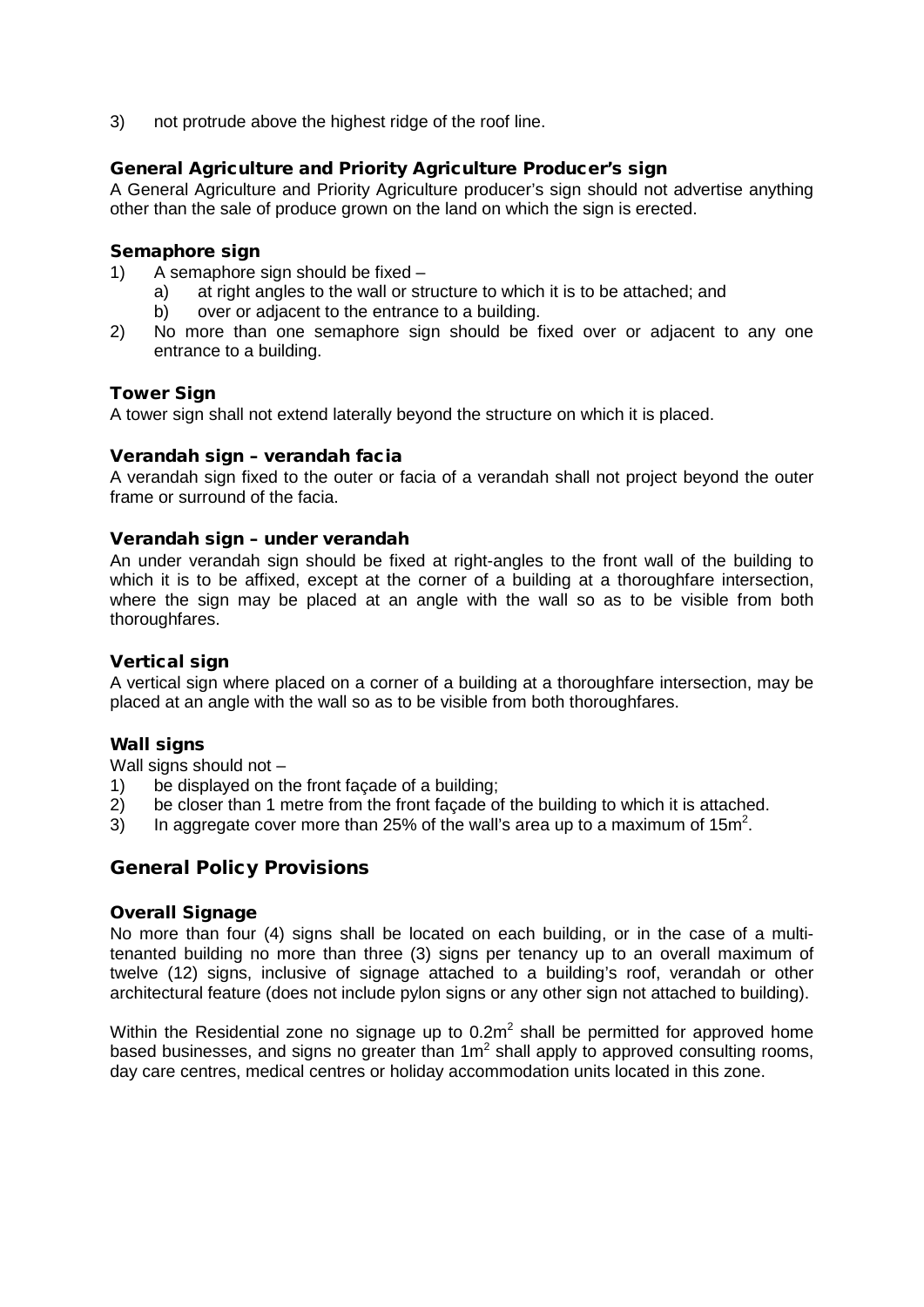# Acceptable deviation

Council may exercise its discretion to approve a deviation from the specific standards subject to the applicant demonstrating that the likely affect of the location, height, bulk, scale, orientation and appearance of the advertisement will not:

- 1) conflict with or detrimentally affect the amenity of the locality;<br>2) interfere with traffic safety.
- interfere with traffic safety.

## Signs Not Permitted

The following signs shall not be permitted, where:

- 1) it would detract from the aesthetic environment of a park or other land used by the public for recreation;
- 2) in the case of an internally illuminated advertisement, its display would cause glare or dazzle or would otherwise distract the driver of a vehicle;
- 3) in the case of an externally illuminated advertisement, the light would not be directed solely onto the device and its structural surround and the light source be so shielded that glare would not occur or extend beyond the advertisement and cause the driver of any vehicle to be distracted;
- 4) it would be likely to interfere with, or cause risk or danger to traffic on a thoroughfare by virtue of the fact that it:
	- a) may be mistaken or confused with, or obstruct or reduce the effectiveness of any traffic control device;
	- b) would invite traffic to turn and would be sited so close to the turning point that there would not be reasonable time for a driver of a vehicle to signal and turn safely;
	- c) would invite traffic to move contrary to any traffic control device;<br>d) would invite traffic to turn where there is fast moving traffic and no
	- d) would invite traffic to turn where there is fast moving traffic andno turning lane;<br>e) may obscure the vision of a person driving a vehicle;
	- may obscure the vision of a person driving a vehicle;
- 5) in the case of an illuminated advertisement, it may confuse with or mistaken for the stop or tail light of a vehicle or vehicles;
- 6) it significantly obstructs or obscures the view of a river, the sea or any other natural feature of beauty; or
- 7) any sign which, in the opinion of Council is objectionable, dangerous or offensive
- 8) any sign painted the roof of any building;
- 9) any sign is sited within a road reserve during normal business hours (except signage approved in accordance with Council's Activities in Thoroughfares and Public Places and Trading Local Law).
- 10) any sign is located in the centre of any roundabout;
- 11) it is Fly Posting;
- 12) it is Third Party Signage, notwithstanding the placement of a such a sign in a public place where the advertisement in the absolute discretion of Council, is for the benefit or credit of the municipality.
- 13) it would detrimentally affect the amenity of the area.
- 14) it would detrimentally affect the significance and aesthetics of a Heritage Area or a place on the Heritage List.

# Contents of Signage

A sign shall generally not contain any information other than:-

- 1) The name of any occupiers;<br>2) Details of the business name
- 2) Details of the business name or business carried-out on the land;<br>3) Telephone or contact details;
- 3) Telephone or contact details;<br>4) Details of the goods sold or so
- Details of the goods sold or services provided;
- 5) The trademark or logo of the business or products for sale;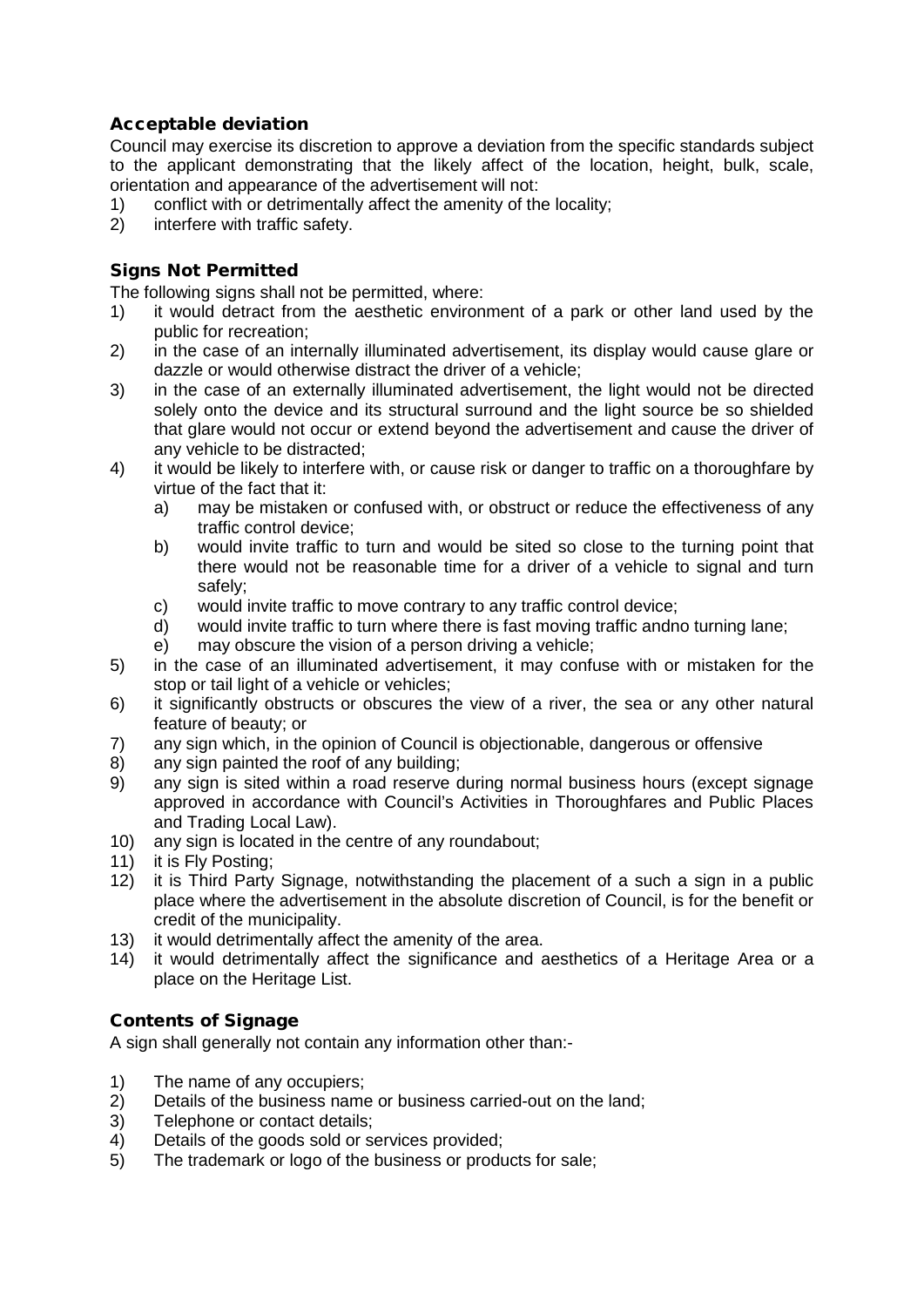# Exempted Signage

The following signage is exempt from gaining Planning Scheme Consent:

- 1) a sign erected or maintained in accordance with an Act;<br>2) a property disposal sign not exceeding the specification
- a property disposal sign not exceeding the specifications in Table 1 erected on private property or immediately adjacent to the front boundary, where it is not possible to erect it on private property;
- 3) a plate not exceeding  $0.6m^2$  in area erected or affixed on the street alignment or between that alignment and the building line to indicate the name and occupation or profession of the occupier of the premises;
- 4) a sign used solely for the direction and control of people, animals or vehicles or to indicate the name or street number of a premises, if the area of the sign does not exceed  $0.2<sup>2</sup>$ ;
- 5) an advertisement affixed to or painted on a shop window by the occupier thereof and relating to the business carried on therein;
- 6) a sign displaying solely the name and occupation of any occupier of business premises painted on a wall of those premises;;
- 7) a sign within a building:
- 8) a sign not larger than 0.7m x 0.9m on an advertising pillar or panel approved by or with the consent of the local government for the purpose of displaying public notices for information (also includes parking signs on private property where Council has consented to patrolling the car park);
- 9) a building name sign on any building, where it is of a single line of letters not exceeding 600mm in height, fixed to the facade of the building;
- 10) newspaper or magazine posters, provided they are displayed against the outside wall of the business premises from which the newspapers or magazines are sold so as to cause no obstruction to pedestrian traffic;
- 11) a General Agriculture and Priority Agriculture producer's sign less than  $2m^2$  in area, which is the only sign on the lot on which it is erected;
- 12) a sign erected by the local government, or with the approval of the local government, on land under the care, control and management of the local government;
- 13) a sign erected and maintained on street furniture, bus shelters or seats in accordance with the terms and conditions of a contract between the local government and the company responsible for those signs;
- 14) a maximum of 4 garage sale signs, each not greater than  $0.25m^2$ , advertising the sale of second hand domestic goods in domestic quantities, not being part of a business, trade or profession and only being displayed on the day of the sale and on no more than 2 occasions for the same lot in each 6 month period;
- 15) a sign erected by the local government for the purpose of:
- 16) encouraging participation in voting (but not in favour of any candidate, political party, group or thing) at a local government election, provided that the signs are erected no more than 28 days prior to the
	- a) election; or
	- b) advertising a planning proposal; or
	- c) indicating the name and location of a polling place for an election.
	- d) an election sign which is:
	- e) erected on private property with the approval of the owner of that property, where such approval has been obtained prior to the erection of a election sign;
	- f) not in excess of 0.75 $m^2$  in area per property, except a corner property which may display one sign facing each thoroughfare of the corner;
	- g) erected not more than 28 days prior to the date of the election to which it relates;
	- h) erected in accordance with the restriction provisions of clause14;
	- i) removed within 7 days of the date of the election.
- 17) a sign permanently affixed or painted on a vehicle to identify a company, business, service or product supplied or sold by that company.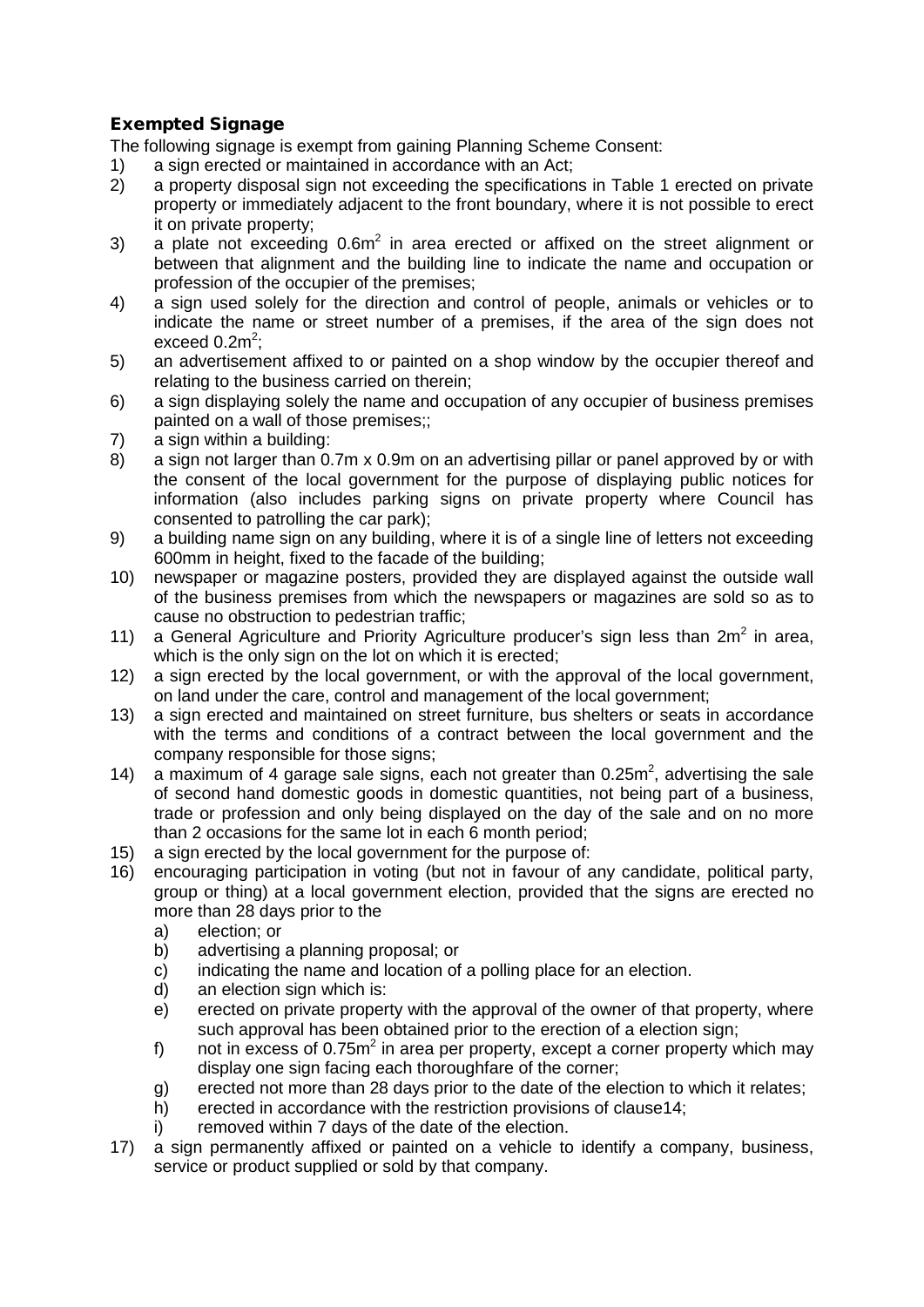18) Except for a roof sign, tower sign, projection sign, development sign (opposite an established residential area only) or hoarding, all other signs which comply with Table 1 of this Policy and are not excluded under the Signs Not Permitted section of this Policy.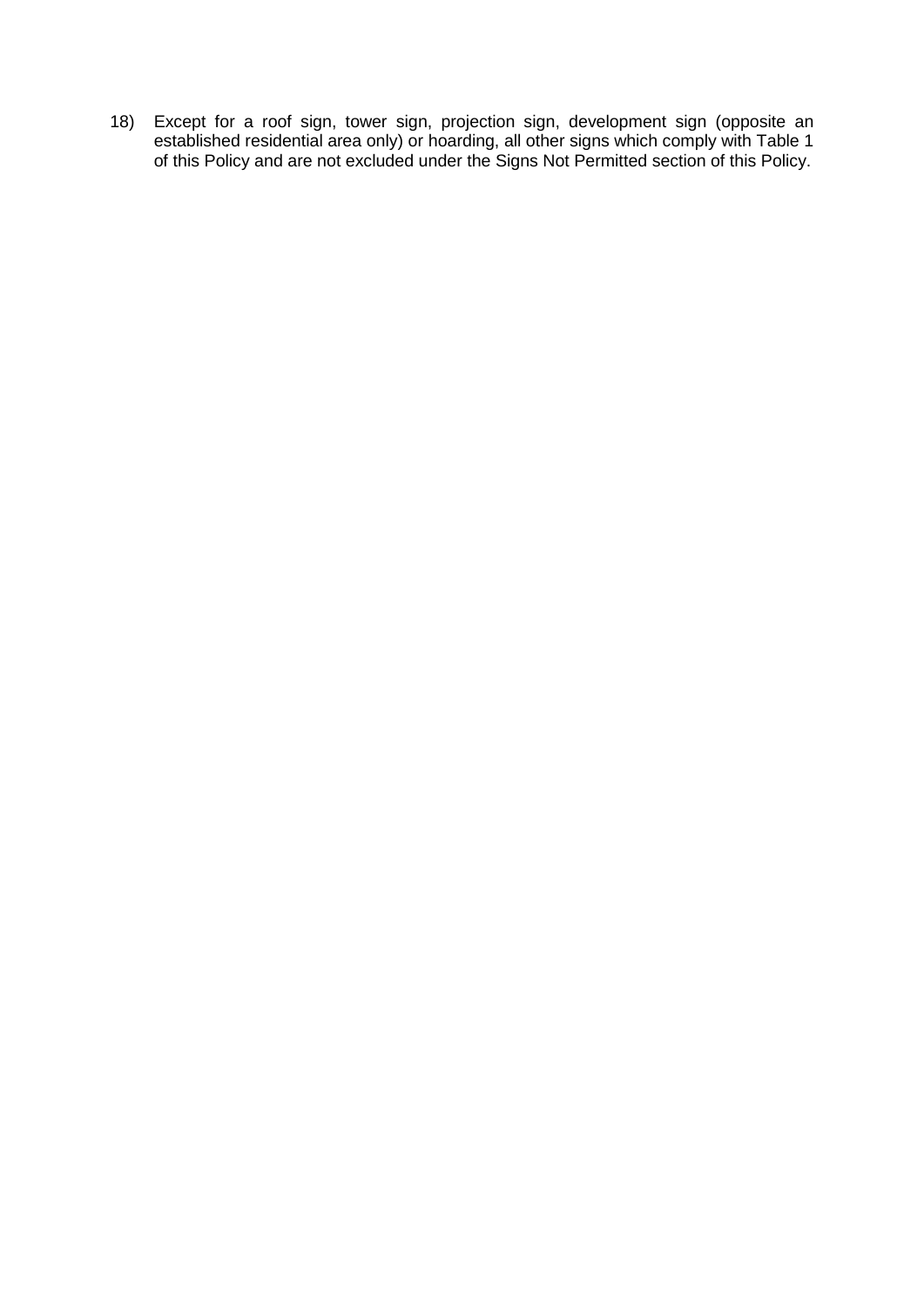# **TABLE 1: SIGNS SPECIFICATIONS**

| <b>Advertisement</b>              | Max height of<br>device (m) -<br>sign face only                                                                                 | Max width of<br>$device(m)$ –<br>sign face only                                                                                                                                                        | <b>Max area</b><br>of sign<br>face<br>(sqm) | <b>Min</b><br>distance<br>to<br>bottom<br>of sign<br>(m) | <b>Max</b><br>height<br>above<br><b>NGL</b><br>(m) | <b>Max</b><br>projection<br>from<br>building<br>(m) | <b>Min</b><br><b>Setbacks</b><br>to front<br>boundary<br>(m) | <b>Setbacks</b><br>to side<br>boundary<br>(m) | <b>Other Requirements</b>                                                                                                                                                                                                                                                                                                                                                                                                                                      |  |
|-----------------------------------|---------------------------------------------------------------------------------------------------------------------------------|--------------------------------------------------------------------------------------------------------------------------------------------------------------------------------------------------------|---------------------------------------------|----------------------------------------------------------|----------------------------------------------------|-----------------------------------------------------|--------------------------------------------------------------|-----------------------------------------------|----------------------------------------------------------------------------------------------------------------------------------------------------------------------------------------------------------------------------------------------------------------------------------------------------------------------------------------------------------------------------------------------------------------------------------------------------------------|--|
| <b>Development sign</b>           |                                                                                                                                 |                                                                                                                                                                                                        |                                             |                                                          |                                                    |                                                     |                                                              |                                               |                                                                                                                                                                                                                                                                                                                                                                                                                                                                |  |
| Established<br>Areas              | 4.0                                                                                                                             | 4.0                                                                                                                                                                                                    | 12.0                                        |                                                          | 4.0                                                |                                                     | 1.0                                                          | 5.0                                           | • Only (1) development sign per lot.                                                                                                                                                                                                                                                                                                                                                                                                                           |  |
| <b>New Estates</b>                | 4.0                                                                                                                             | 6.0                                                                                                                                                                                                    | 18.0                                        |                                                          | 5.0                                                |                                                     | 1.0                                                          | 5.0                                           | • Only (1) development sign per lot.                                                                                                                                                                                                                                                                                                                                                                                                                           |  |
| Display Home<br>sign              | 4.0                                                                                                                             | 2.0                                                                                                                                                                                                    | 8.0                                         |                                                          | 4.0                                                |                                                     | 1.0                                                          | 2.0                                           | • Only 1 sign per display home.<br>• A display home sign is to be approved for a period not<br>exceeding 12 months.                                                                                                                                                                                                                                                                                                                                            |  |
| <b>Horizontal sign</b>            | $\bullet$ 1.2m where<br>sign up to<br>from<br>7.5m<br>ground<br>level.<br>• 1.6m where<br>7.5m<br>over<br>from ground<br>level. | Shall<br>not<br>extend beyond<br>either end of<br>wall, except in<br>the<br>case of<br>land in Central<br>Area Zone the<br>sign shall not<br>within<br>be<br>600mm<br>0f<br>either end of<br>the wall. | 12.0                                        |                                                          |                                                    | 0.6                                                 |                                                              |                                               | • Only one (1) horizontal sign per building façade (does<br>not include second horizontal sign on veranda facia).<br>. In the case of a stand-alone shopping centre<br>development a maximum of six (6) horizontal signs are<br>permitted.<br>• A company's logo/symbol (non-word) as part of a<br>horizontal sign can extend to 2.0 metres where the sign<br>is up to 7.5 metres from ground level and 2.5 metres<br>where over 7.5 metres from ground level. |  |
| <b>Information</b><br>panel       | 1.8                                                                                                                             | 3.0                                                                                                                                                                                                    | 4.0                                         | 1.2                                                      | 5.0                                                |                                                     |                                                              |                                               |                                                                                                                                                                                                                                                                                                                                                                                                                                                                |  |
| <b>Institutional</b><br>sign      | 1.2                                                                                                                             | 2.0                                                                                                                                                                                                    | 2.4                                         |                                                          | 4.0                                                |                                                     | 1.0                                                          | 1.5                                           |                                                                                                                                                                                                                                                                                                                                                                                                                                                                |  |
| <b>Monolith Sign</b>              | 6.0                                                                                                                             | 3.0                                                                                                                                                                                                    | 15.0                                        |                                                          | 6.0                                                |                                                     | 0.5                                                          | 1.0                                           | • Only 1 monolith/pylon sign per lot.                                                                                                                                                                                                                                                                                                                                                                                                                          |  |
| <b>Projection sign</b>            | 10.0                                                                                                                            | 10.0                                                                                                                                                                                                   | 50.0                                        |                                                          | 12.0                                               |                                                     |                                                              |                                               | • Only 1 projection sign per lot.                                                                                                                                                                                                                                                                                                                                                                                                                              |  |
| <b>Property transaction signs</b> |                                                                                                                                 |                                                                                                                                                                                                        |                                             |                                                          |                                                    |                                                     |                                                              |                                               |                                                                                                                                                                                                                                                                                                                                                                                                                                                                |  |
| <b>Dwellings</b>                  | 1.8                                                                                                                             | 1.5                                                                                                                                                                                                    | 2.0                                         |                                                          | 2.0                                                |                                                     |                                                              |                                               | • No more than two (2) property transaction signs in total<br>are to be permitted on each lot.                                                                                                                                                                                                                                                                                                                                                                 |  |